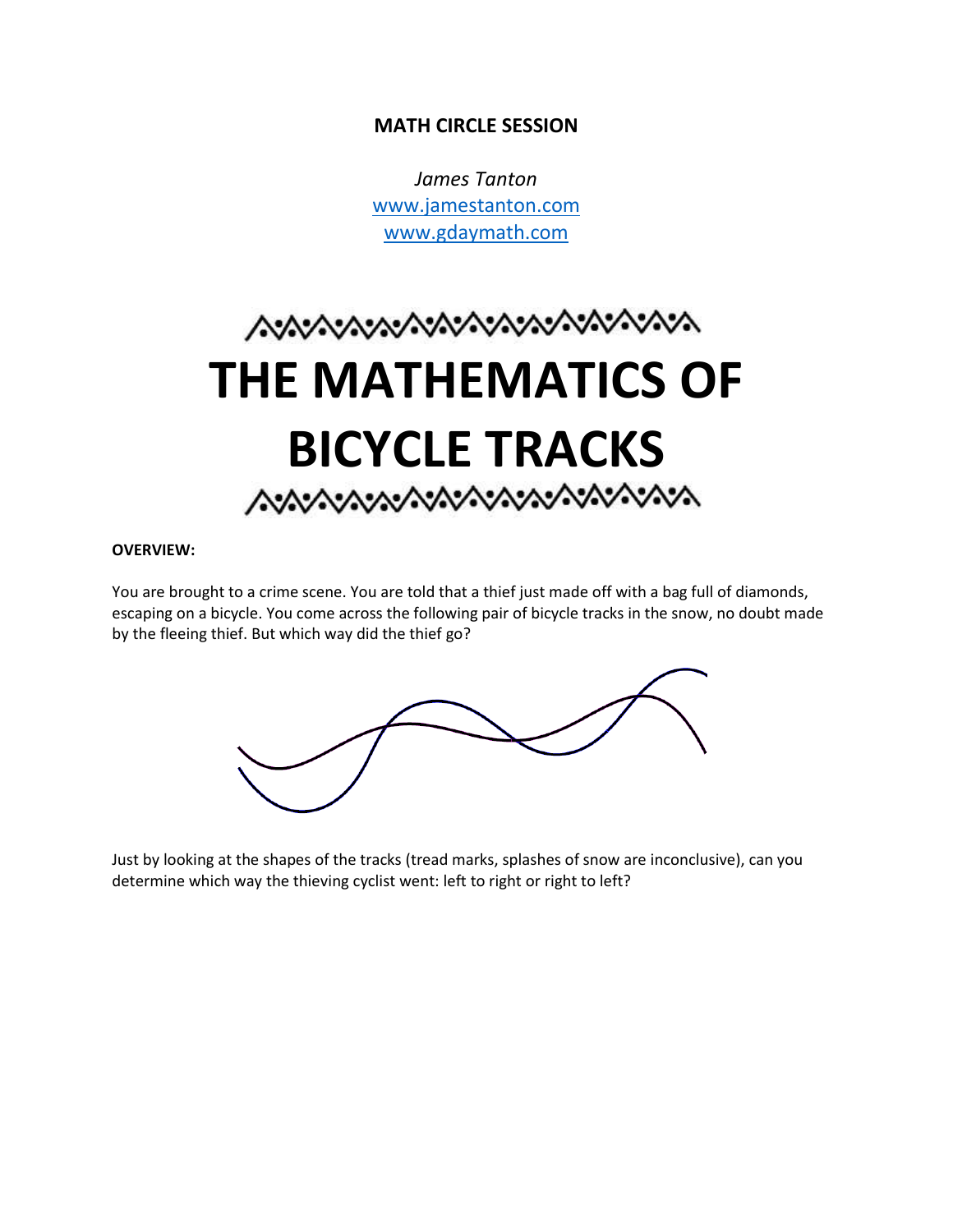# **CONDUCTING THE ACTIVITY**

#### **Supplies Needed:**

A bicycle Sidewalk chalk About 40 feet of poster paper Thick red markers and thick blue markers Painter's tape Yard sticks

# **PART I: WHICH WAY DID THE BICYCYLE GO?**

Start by telling the story of the overview, sketching, very roughly, a pair of bicycle tracks on the board. Ask:

*Does it make sense that there are two tracks?*

**Answer:** A bicycle has two wheels and each wheel leaves a track.

Now mention that your sketch is highly inaccurate, that we actually need a genuine pair of bicycle tracks in order to properly observe their mathematical structure.

Ask participants to cover each wheel of a bicycle with chalk, one wheel with blue chalk say, and the other red chalk. Roll out the poster paper in a corridor and ask a volunteer to ride a wobbly path down the paper roll (making sure to not head off the paper, but also to give a path with lots of left and right turns).



The chalk marks on the paper will likely be faint. Ask participants to draw over the colored traces with markers of the same colors.

Now bring the paper back into the room and hang it on the wall with painter's tape. Ask folk to forget what they just witnessed and ask:

*Okay. You just came across these very tracks. Is it possible to determine which way the bicycle went?*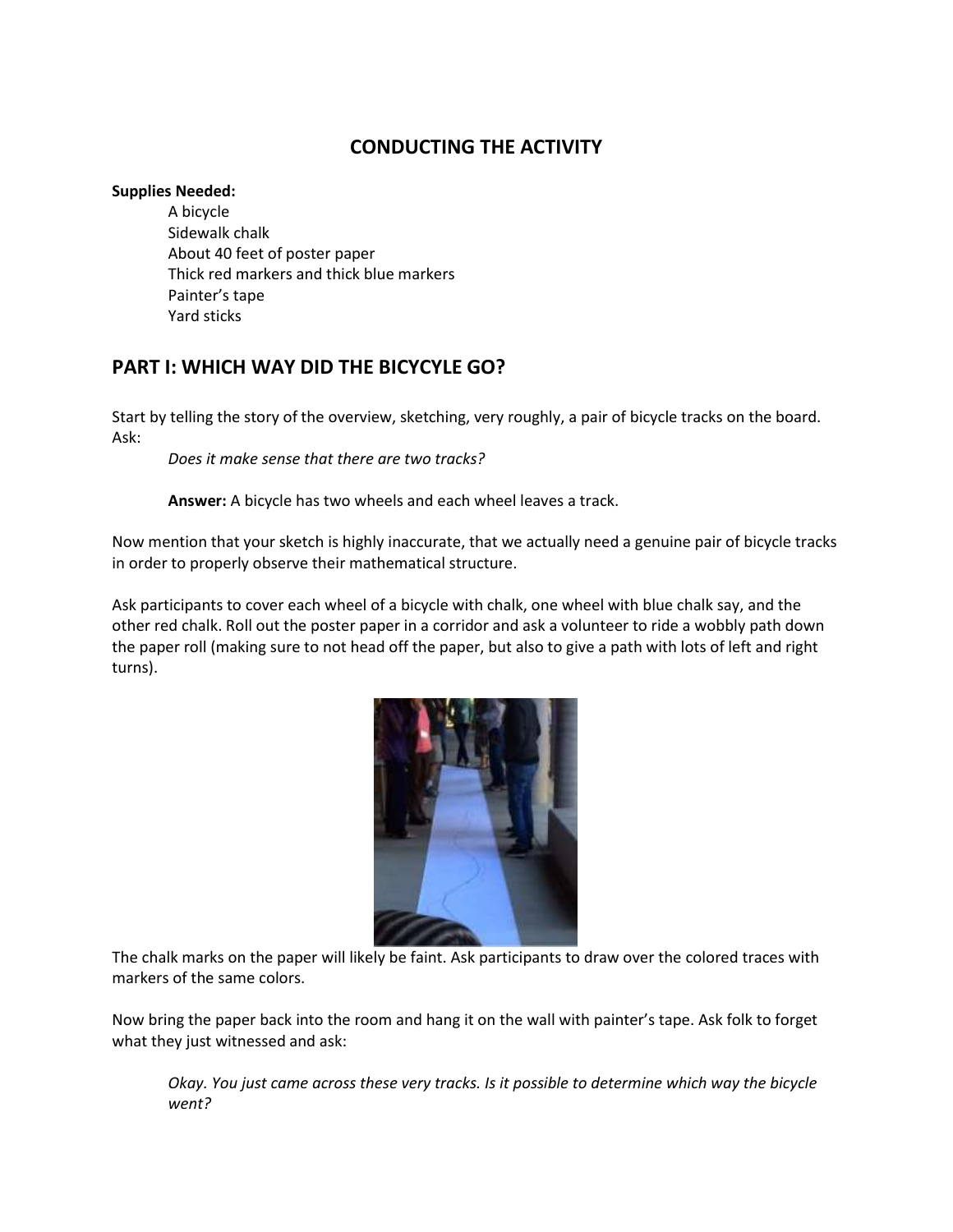#### **Two nudging questions:**

Ask these questions only when/if frustration becomes too much.

*Is it possible to say which track is most likely to be the back wheel track and which is the front wheel track?*

**Answer:** The more "stable" track is likely to be the back wheel track and the wobblier one the front wheel track.



Later…

*You said that the back wheel is more "stable." In what sense? What makes it stable? What do you notice about the construction of a bicycle?*

Hold up a bicycle. Observe that the back wheel is fixed in its frame and always points towards the point of contact of the front wheel to the ground - and a fixed distance to boot (the distance between the axles of the wheels).

This observation gives the puzzle away.

#### **The solution:**

Participants will likely state something loose along the lines:

"So each point on the back wheel track should point towards the front wheel track at a fixed distance."

Help guide a more precise description, something along the lines:

The tangent line at each point on the back wheel track intercepts the front wheel track at a fixed distance.

Hold up a yard stick as a tangent line at a point on the back wheel track. Demonstrate that, in moving the along the back track, the tangent line does indeed intercept the front wheel track at some consistent fixed distance in one direction of motion but not in the other.

Left to Right

**Right to Left**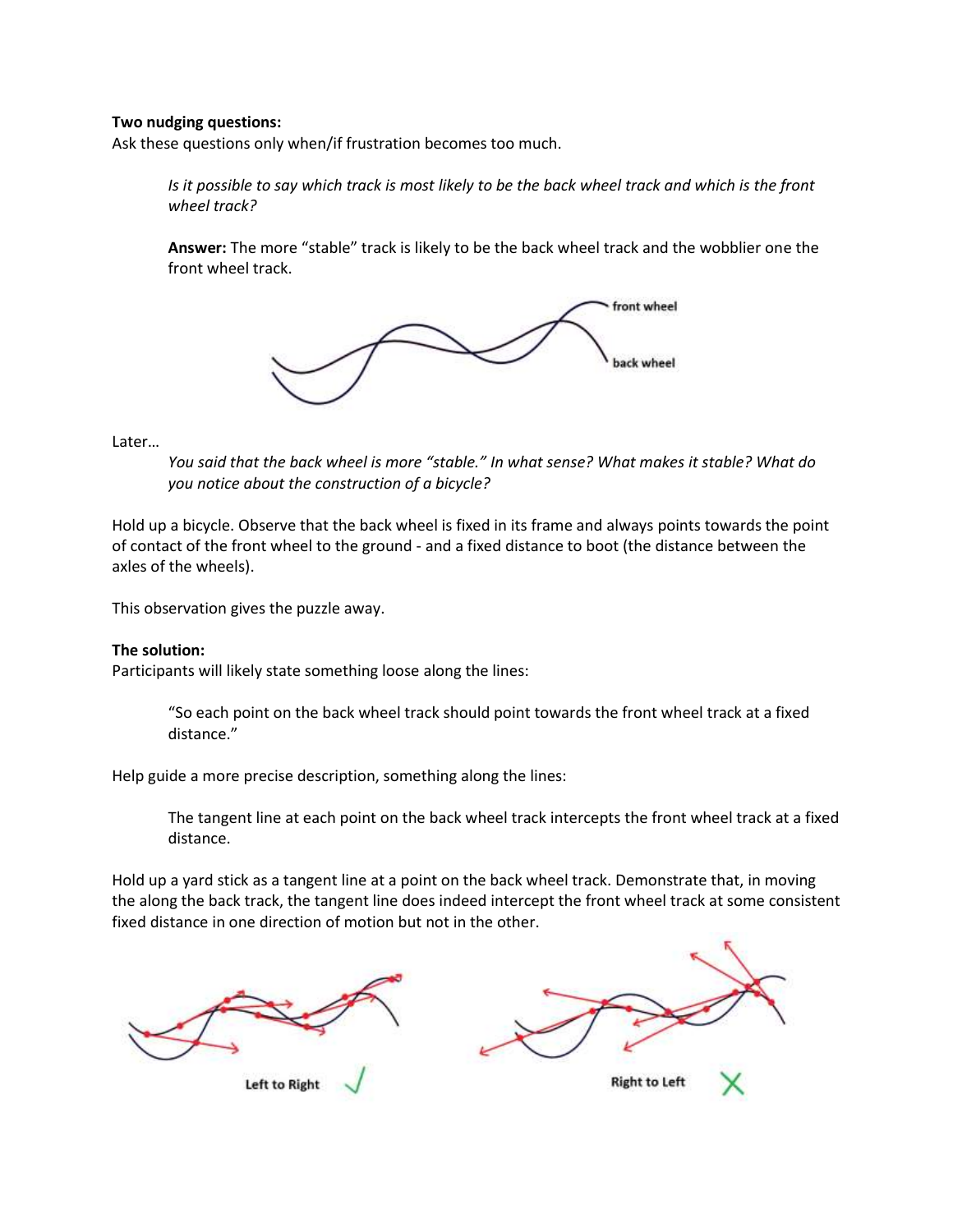We have, it seems:

*For a given pair of bicycle tracks, it is not only possible to determine in which direction the bicycle traveled, but also the length of the bicycle that made those tracks.*

## **TOUGH QUESTIONS:**

Mention that there is at least one instance in which we cannot determine the direction of motion of the cyclist:

If the rider rides a perfectly straight path, the two tracks of the wheels overlap along a single straight line. It is impossible in this case to ascertain the direction of motion from analyzing the tracks.

**Question:** *Is this the only example of rider motion for which we could not determine the direction of travel?*

**Answer:** No. Suppose a cyclists rides in a perfect circle.

(It is worth pausing here to ask: In this case, what do the two tracks look like? Can you still determine which track is the back wheel track and which comes from the front wheel?)

Because of the symmetry of the situation we cannot determine the direction of motion in this case too.



**SURPRISINGLY TOUGH QUESTION:** Are these the only two cases in which we could not determine the direction of travel?

More precisely:

*1. If a pair of smooth curves have the property that each tangent line to one curve always intercepts the other curve at two locations, a fixed distance r either side of the point of contact along the tangent line, must the curves each have constant curvature?*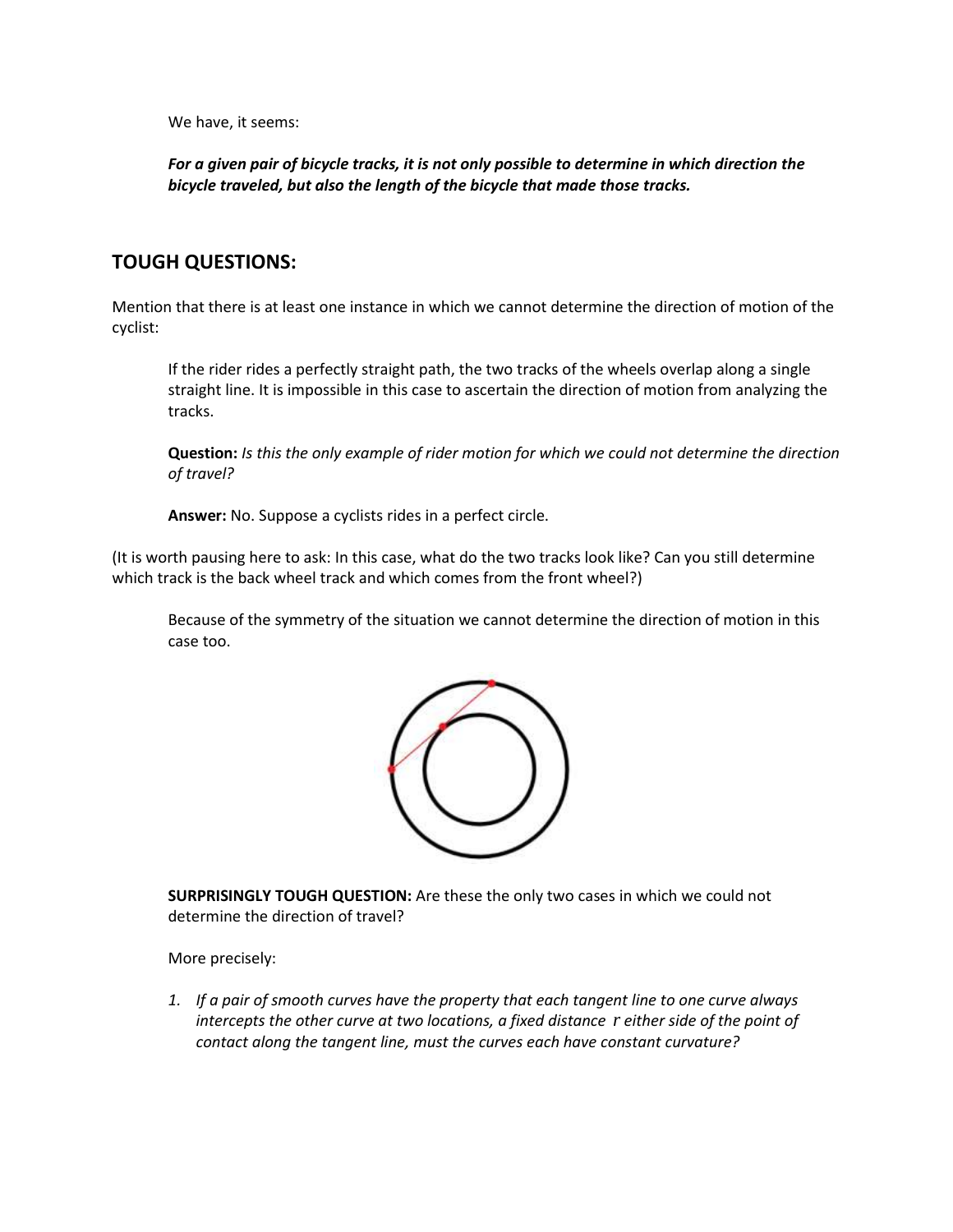#### **TWO OTHER REALLY TOUGH QUESTIONS:**

- *2. Could two bicycles of different lengths produce the same pair of (non-straight) bicycle tracks?*
- *3. Could a bicycle produce a single non-straight track? (That is, is it possible to ride a nonstraight path on a bicycle so that back wheel track covers the front wheel track? Alternatively, could a bicycle and a unicycle produce exactly the same non-straight track?)*

**Comment:** All three questions can be united as one: *Could two bicycles of lengths r and s produce the same non-straight tracks?* (Allow the cases  $s = -r$  and  $s = 0$  too.)

These questions are fun to explore, but they will require some technology help in order to draw bicycle tracks with the correct mathematical structure. (Write a set of parametric equations for a back wheel curve, compute the unit tangent vector at a location on this curve and plot the endpoint of this vector. The trace of this point is the front wheel track.)

Mention these tough questions, but perhaps move on to part 2 of this activity after just a short discussion and period of mulling.

**Reference:** I first learned of this problems in Joseph Konhauser, Dan Velleman, and Stan Wagon's text *Which Way did the Bicycle Go? ... and Other Intriguing Mathematical Mysteries (MAA, 1996). They* learned of the problem from a geometry course being developed at Princeton in the 1980s.

This problem is described in Sherlock Holmes novel, but Doyle, according to the three authors above, gives an incorrect (non-mathematical) solution for determining the direction of travel.

A solution to Problem 3 appears in Dr. David Finn's 2002 paper "Can a Bicycle Create a Unicycle Track?" [https://www.maa.org/sites/default/files/pdf/upload\\_library/22/Polya/Finn.pdf.](https://www.maa.org/sites/default/files/pdf/upload_library/22/Polya/Finn.pdf) This, and question 1, is also discussed in Stan Wagon's book *Mathematica In Action: Problem Solving Through Visualization and Computation* (Springer).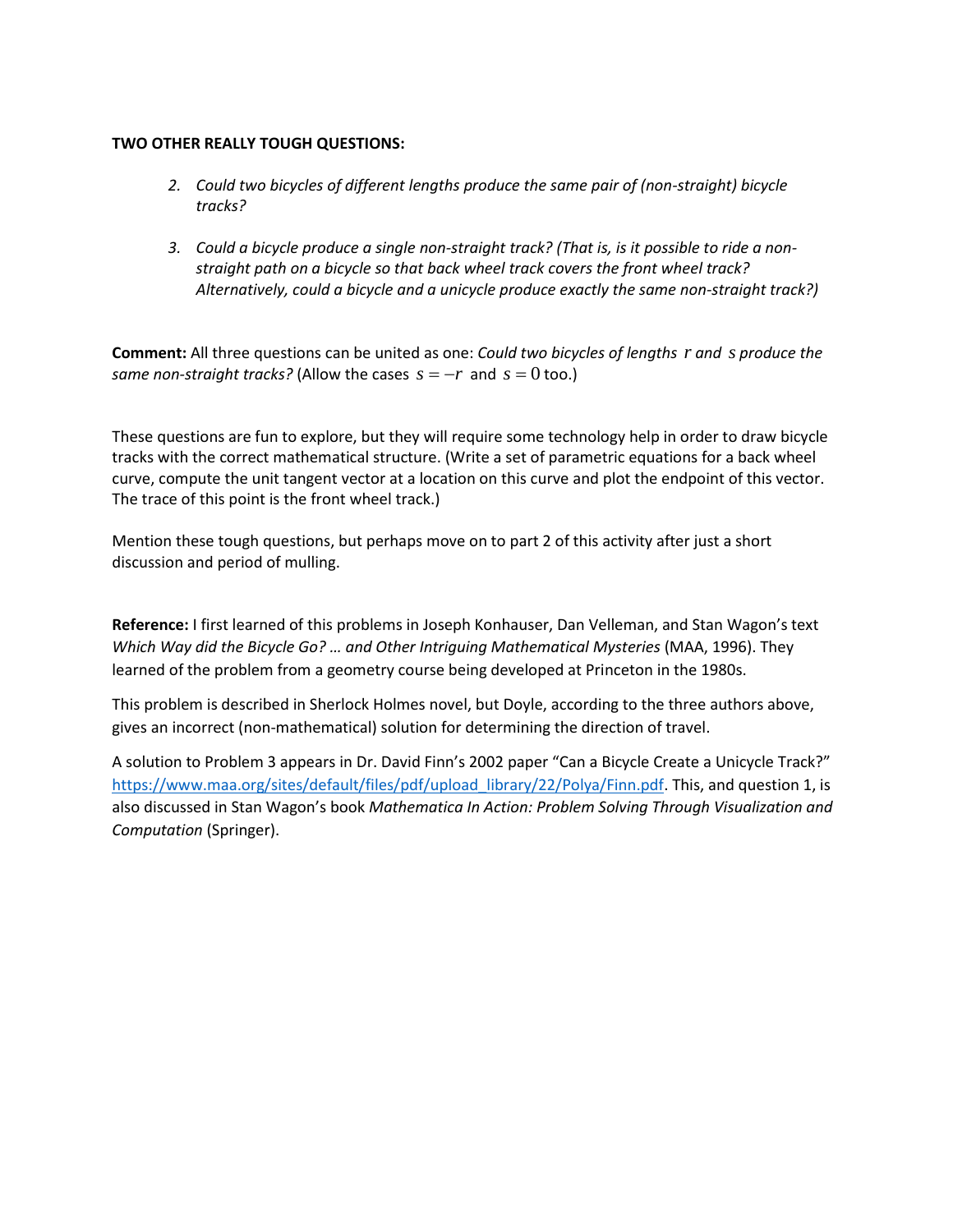## **PART 2: THE AREAS BETWEEN TRACKS**

Back to the pair of circular tracks.



**Question:** *If the distance between the two wheels of the bicycle that made this pair of tracks is r units, what is the area between the two tracks?*

**Answer:** Surprisingly the answer is  $\pi r^2$  no matter the sizes of the concentric circles.



Let  $R_1$  and  $R_2$  be, respectively, the inner and outer radii of the concentric circles.

A tangent line to a circle is perpendicular to the radius of the circle at the point of contact. In our diagram we thus see a right triangle and the Pythagorean Theorem gives  $\,R_{\rm l}^{\,2} + r^2 = R_{\rm 2}^{\,\,2}$  .

The area between the two circles, that is, between the two tracks, is:

$$
\text{area} = \pi R_2^2 - \pi R_1^2
$$

$$
= \pi \left( R_2^2 - R_1^2 \right)
$$

$$
= \pi r^2.
$$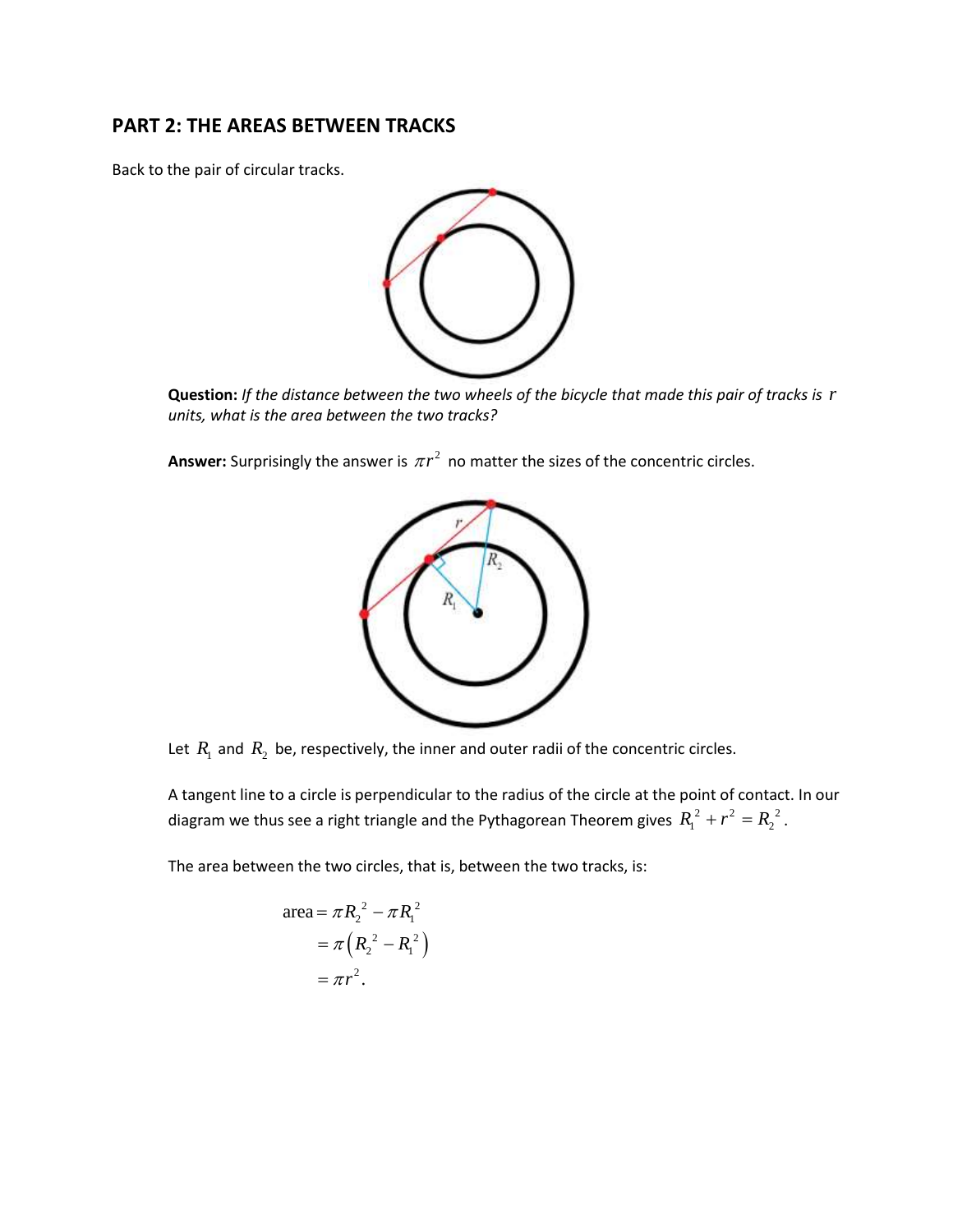#### **A BOLD CLAIM:**

Draw a rough diagram on the board of a pair of tracks that result from riding in a non-circular convex loop.

Here is a bold claim:

The area between these tracks is again  $\pi r^2$  . In fact, this is the case for any pair of tracks that *result from riding the bicycle in some (convex) loop.* 



Could this claim possibly be true?

(By the way, the above pair of curves pictured were generated with computer software and are mathematically correct tracks. Can you see which way the bicycle traveled?)

#### **Towards the claim:**

Appropriately lead participants to the following ideas.

Suppose we force the back wheel of the bicycle to follow a square path, pivoting the front wheel about its corners. Can you see what with the front wheel path will look like? Can you see that the area between these tracks is certainly  $\pi r^2$  ?



Can you see this is the case too for a rectangular back wheel track?

Explore triangular back-wheel paths. Other quadrilateral paths Other polygonal paths.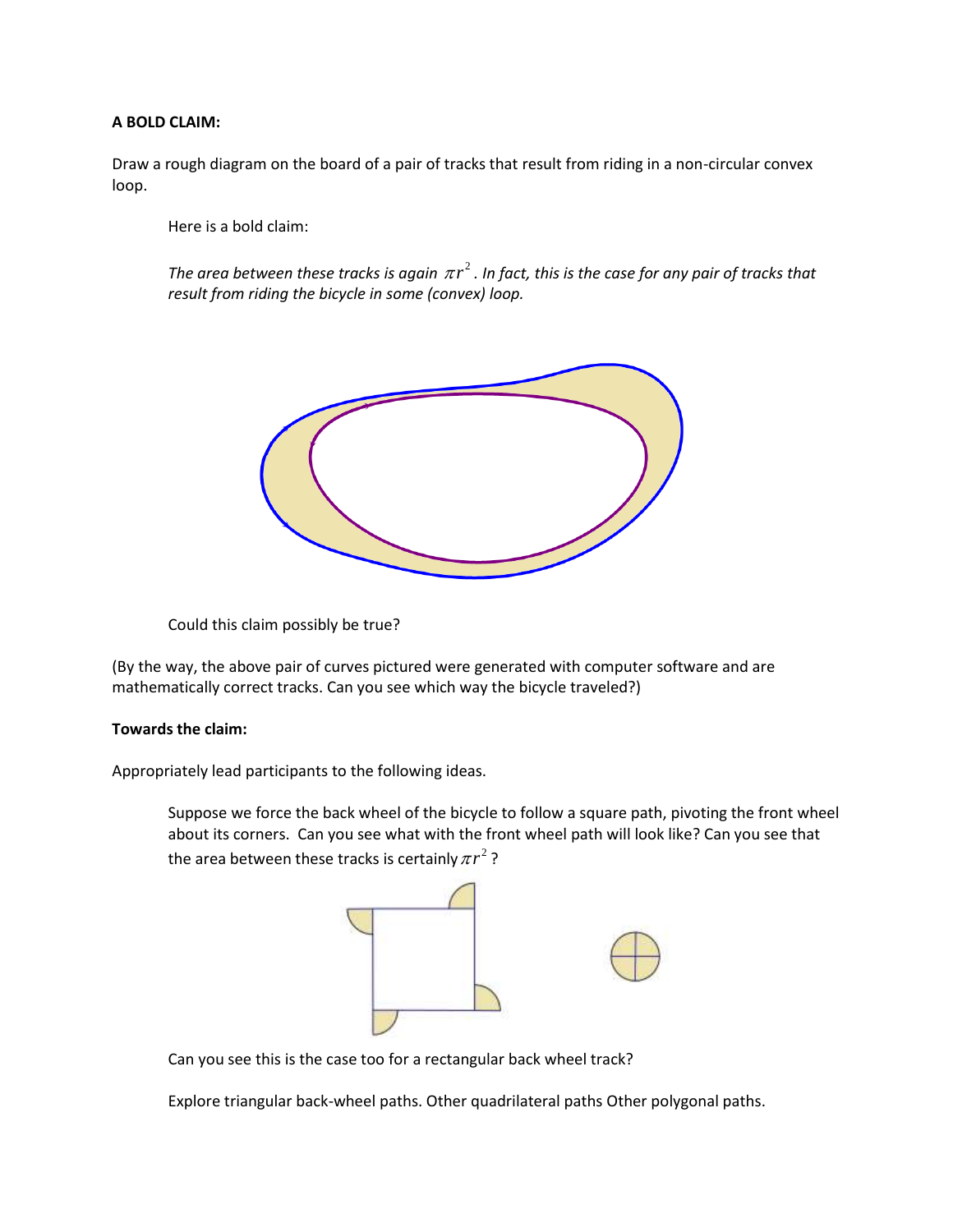**Answers:** If we force the back wheel to follow any convex polygonal path, the region between the front wheel and back wheel tracks is composed of a set of sectors. Because the exterior angles of a regular polygon sum to  $360^{\circ}$  , these sectors fit together perfectly to make one full circle.



Thus the area between the front-wheel and back-wheel tracks for a cyclist riding in a convex polygonal path is  $\pi r^2$  .

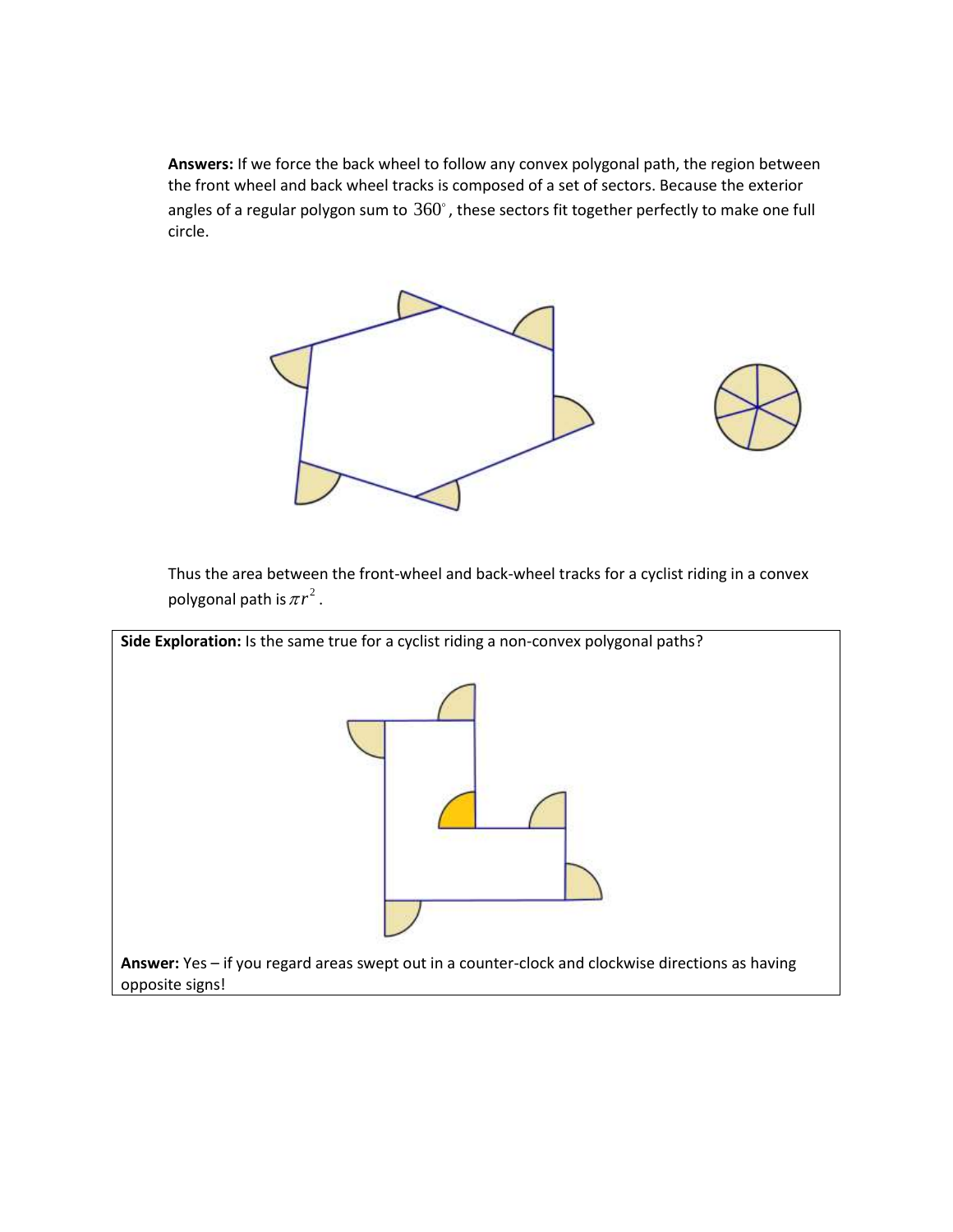#### **Explaining the Bold Claim:**

Any smooth convex curve can be approximated as a convex polygon by drawing short line segments between points of the curve. And if we ride the bicycle along the convex polygonal approximation we know the area between the bicycle tracks approximating the original tracks is sure to be  $\pi r^2$  . This approximates the area between the original pair of tracks.



We can get a better approximation of the true area between the tracks by using a polygon to approximate the back wheel track with many more sides composed of much shorter line segments. But we know that area between the tracks in this approximation will be  $\pi r^2$  too. We can do finer and finer approximations, but each time these approximations have value  $\pi r^2$  . Since the approximate values converge to the true value of the area between the original tracks, we can only conclude that the area between the original tracks must be  $\pi r^2$  too.

#### **Comments:**

If one rides a non-convex curve, then the area between the tracks is again  $\pi r^2$  , as long as one counts are swept out in opposite directions (clockwise or counter-clockwise) as opposite in sign.

In a convex loop one undergoes, overall, one full turn. The overall effect of riding a figure eight, for example, is no turning. The area between the tracks in this case (counted with sign) is 0 . If one rides a loop that, in overall effect, undergoes  $n$  full turns, then the area swept out between the tracks "accumulates" to the value  $n\pi r^2$ .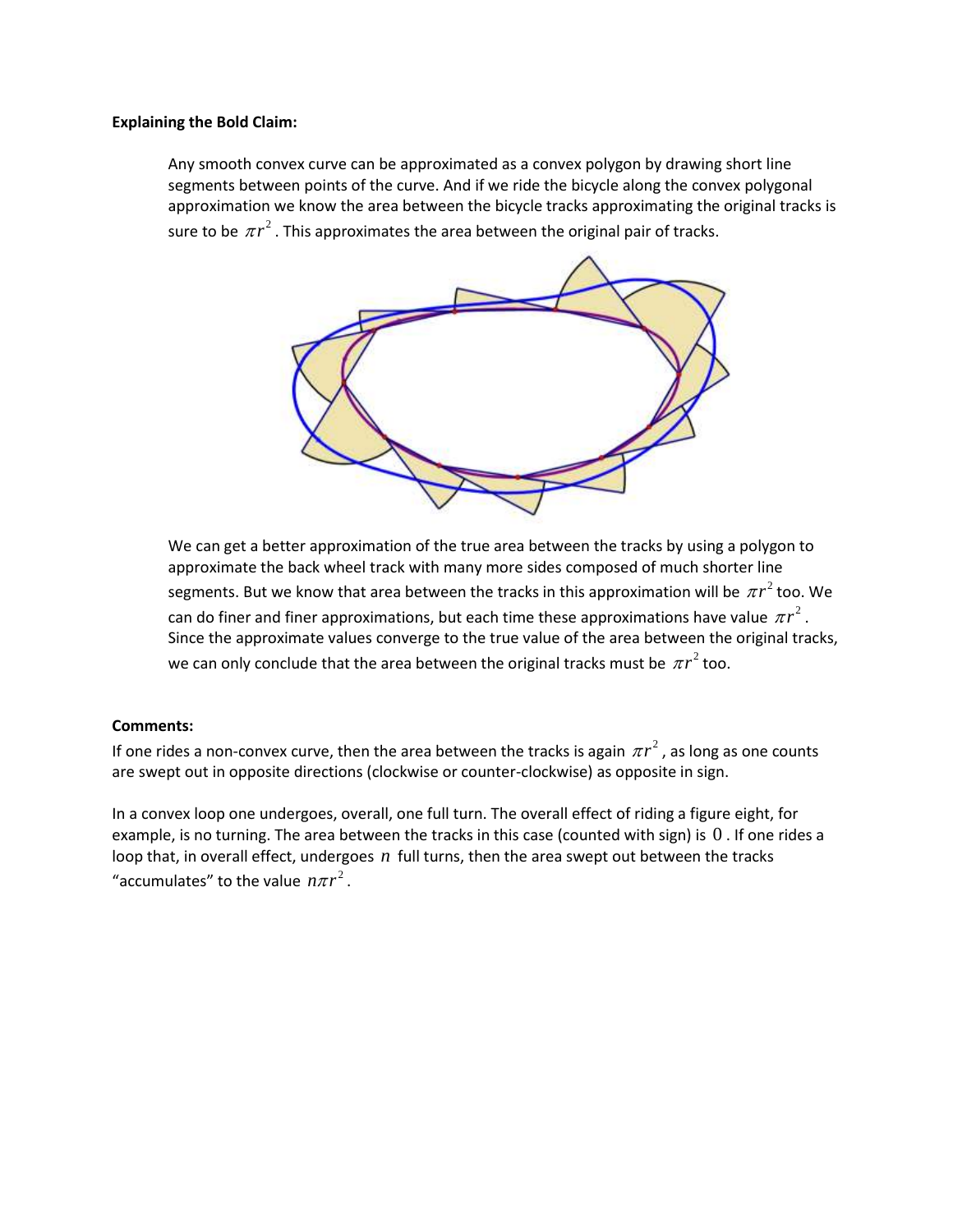## **COMMON CORE CONNECTIONS:**

#### **Mathematical Practice Standards**

Every math circle activity, by very definition, engages participants in the first, and most important, Mathematical Practice Standard:

**MP1:** *Make sense of problems and persevere in solving them.*

And, because of the collaborative nature of math circles, the third practice standard is in the fore as well:

**MP3:** *Construct viable arguments and critique the reasoning of others.*

In these two bicycle-track problems, one must use precise language to communicate key ideas (we must speak of "tangent lines" to communicate "the direction the back wheel points," for example), which is the spirit of:

**MP6:** *Attend to precision.* 

One can even argue, especially with the open problems in part 2 of this activity, we must also attend to:

**MP5:** *Use appropriate tools strategically.* 

#### **Content Standards**

In terms of the content standards this activity connects only tangentially.

The concept of tangent lines are only brought up in the context of circle geometry (high school, G.C.2 and G.C.4) and the sum of the exterior angles to polygons are mentioned only with regard to triangles (grade 8, 8.G.5).

One doesn't actually need to know that formula for the area of a circle for this activity (only that the sectors we create in polygonal bicycle motion fit together to make a full solid circle), but this activity could be used to reinforce the content standards about this (grade 7, 7.G.4 and high school G-GMD.1).

We did use the fact at one point in this activity that a tangent line to a circle is perpendicular to the radius of the circle at the point of contact (high school G.C.2) and we made use of the Pythagorean Theorem (grade 8, 8.G.7).

**7.G.4.** *Know the formulas for the area and circumference of a circle and use them to solve problems; give an informal derivation of the relationship between the circumference and area of a circle.*

**8.G.5.** *Use informal arguments to establish facts about the angle sum and exterior angle of triangles, about the angles created when parallel lines are cut by a transversal, and the angleangle criterion for similarity of triangles. For example, arrange three copies of the same triangle so that the sum of the three angles appears to form a line, and give an argument in terms of transversals why this is so.*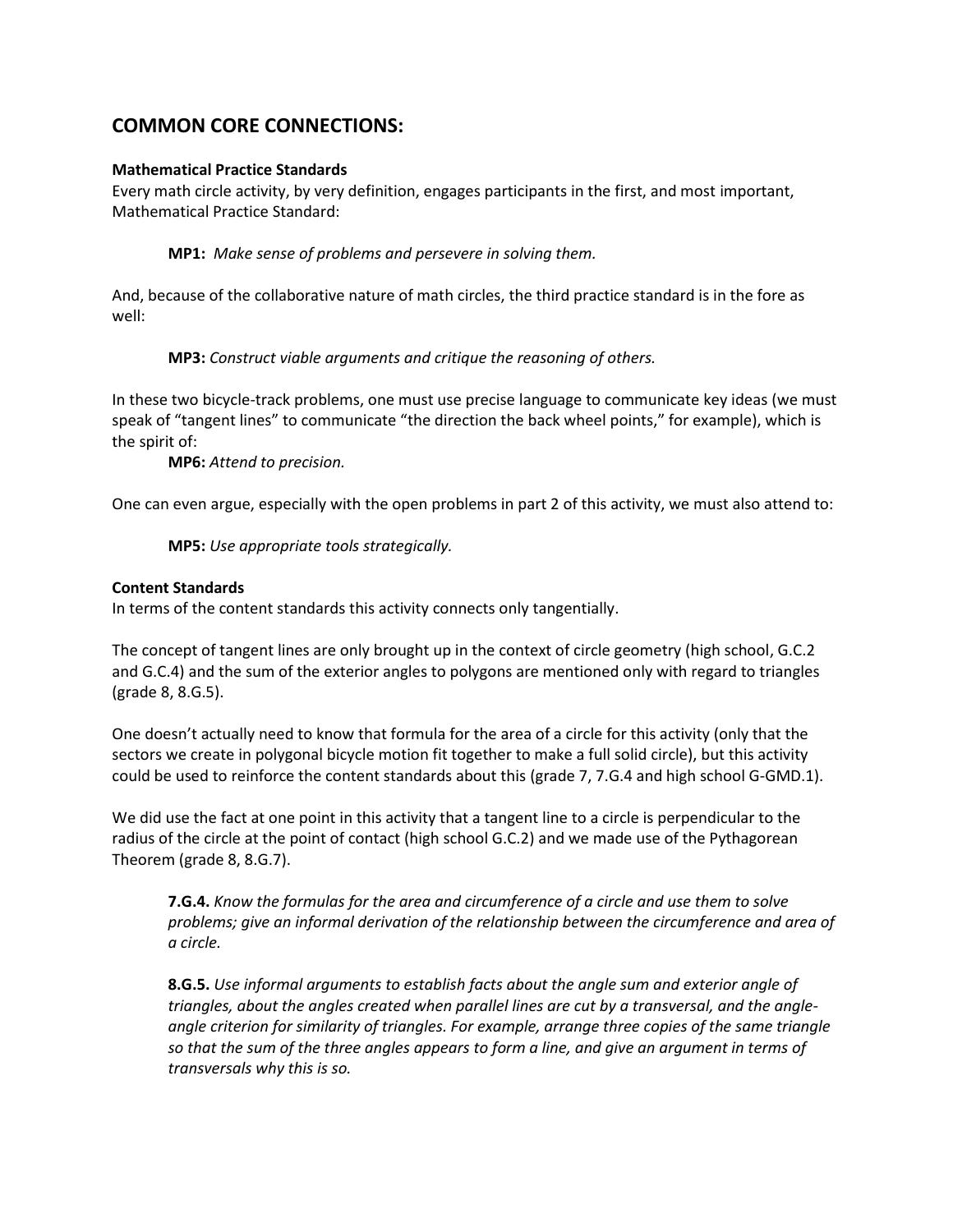**8.G.7.** *Apply the Pythagorean Theorem to determine unknown side lengths in right triangles in real-world and mathematical problems in two and three dimensions.*

**G.C.2.** *Identify and describe relationships among inscribed angles, radii, and chords. Include the relationship between central, inscribed, and circumscribed angles; inscribed angles on a diameter are right angles; the radius of a circle is perpendicular to the tangent where the radius intersects the circle.*

**G.C.4.** (+) *Construct a tangent line from a point outside a given circle to the circle.*

**G-GMD.1.** *Give an informal argument for the formulas for the circumference of a circle, area of a circle, volume of a cylinder, pyramid, and cone. Use dissection arguments, Cavalieri's principle, and informal limit arguments.*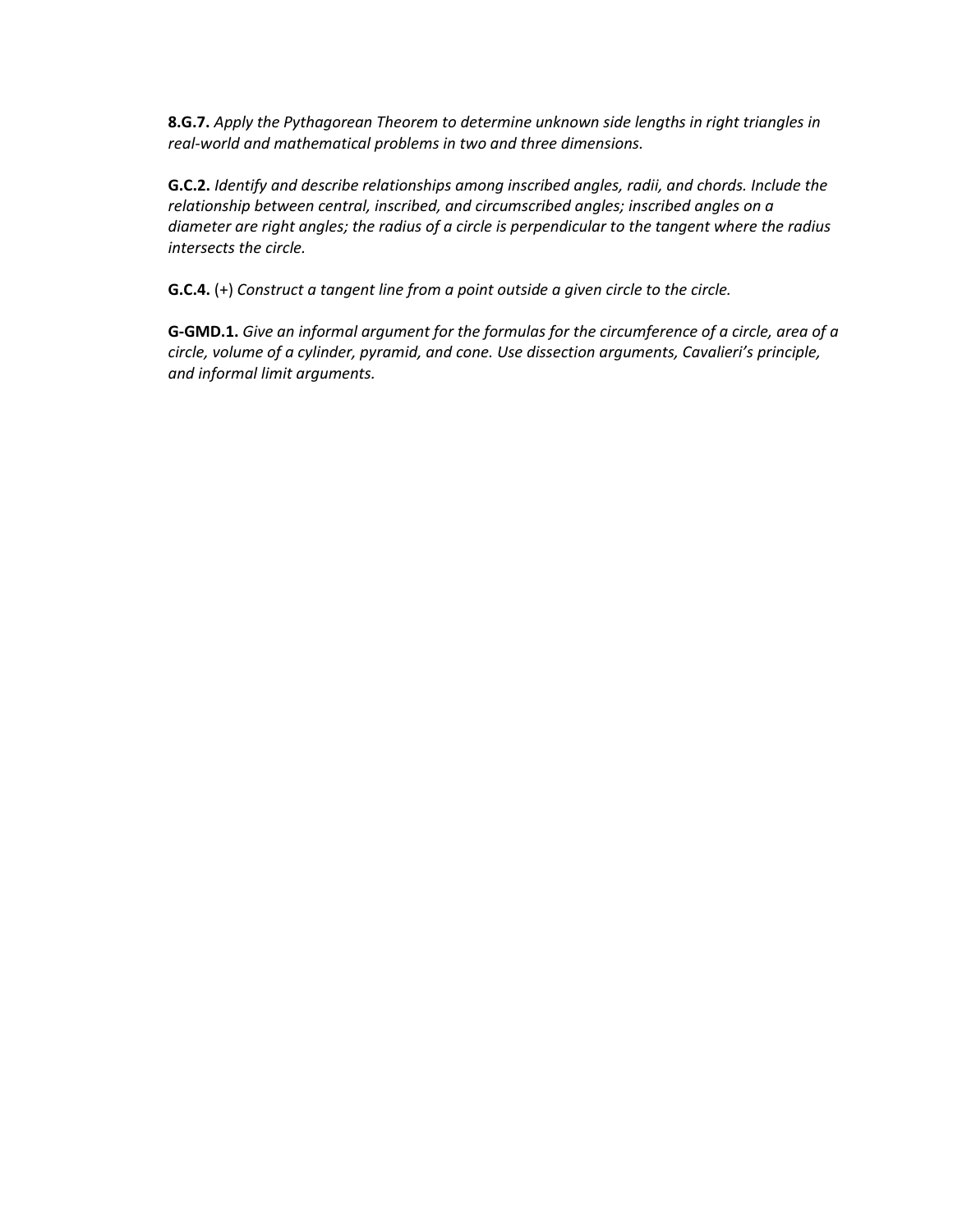#### **HANDOUTS:**

#### **WHICH WAY DID THE BICYCLE GO?**